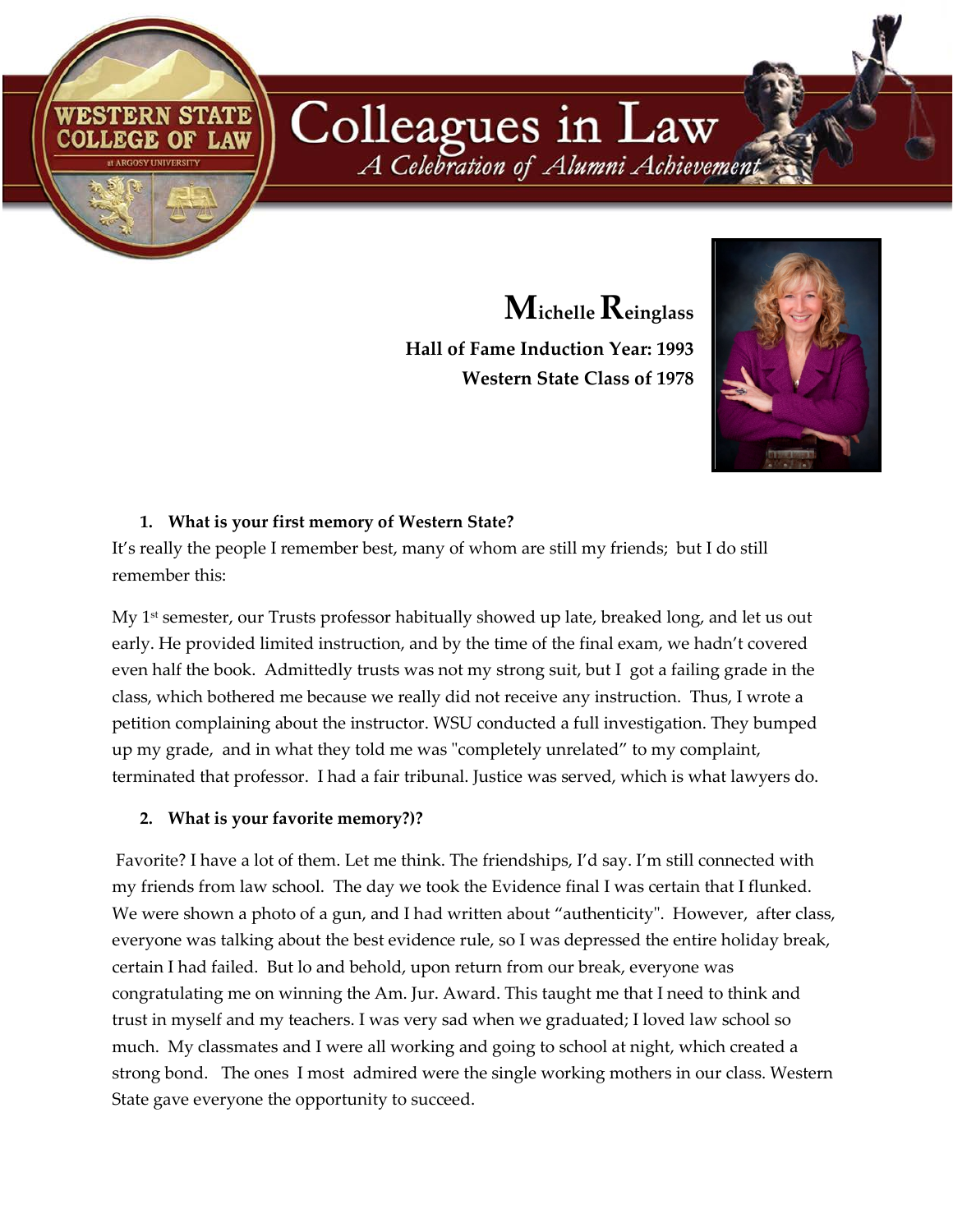### **3. Of what success are you most proud?**

I am fortunate to have had a lot of different opportunities. I often look back on the "negative" things and see them as positives that brought me to where I am. I can't really single one thing out, but if I had to, it was being elected President of the OCBA—at age 38 the youngest, and only the second woman.

# **4. What does being in the Hall of Fame mean to you?**

It's a huge honor. I feel very connected to Western State, and it also serves as recognition of our ongoing relationship. I think that all of the Hall of Famers are helpful inspirations to others, so this is an especially nice honor. I have been approached by people who say they have seen my plaque on the wall; so I think it has a positive effect overall.

### **5. What do you like best about the practice of law?**

I was drawn to it because of the prospect of making a difference in people's lives. I know that sounds cliché, but I can remember all of my cases: from the woman with six kids whose husband left, then ran up the credit cards and stuck her with the debt to pay, and kids to support. She wrote pleading letters to each creditor and worked out \$10 monthly payments to them. However one creditor, Arco, still sued her. I filed a cross complaint, we went to trial and won. Although a small case, I felt it was important. Another one that stands out is a client who was wrongfully terminated when his employer discovered he had AIDS. I handled the case pro bono through Public Law Center. One of the most rewarding moments was in delivering his check, to see him so happy.

I also just love the intellectual challenges of my practice every day, both from my litigation days and today as a full time neutral.

# **6. What do you like least about the practice of law?**

Discovery, and negativity from other lawyers. While in deposition I sometimes needed to go into my "quiet little white "Zen" zone" in an effort not to respond in kind to ranting and raving adversaries. We are all working equally hard, but many lawyers take their cases too personally. We are running the risk of losing the relationship side of things. So I am always encouraging meeting with opposing counsel over coffee etc. in order to listen and understand the other side better. When I first went into practice, lawyers would meet at Reuben's in Santa Ana, where they would visit and shake hands, and care what was going on with the other side. The lawyers, law schools and Bar Associations have the power to help reverse the trend of "dehumanization of legal practice."

# **7. How do you view Western State's position in the legal community?**